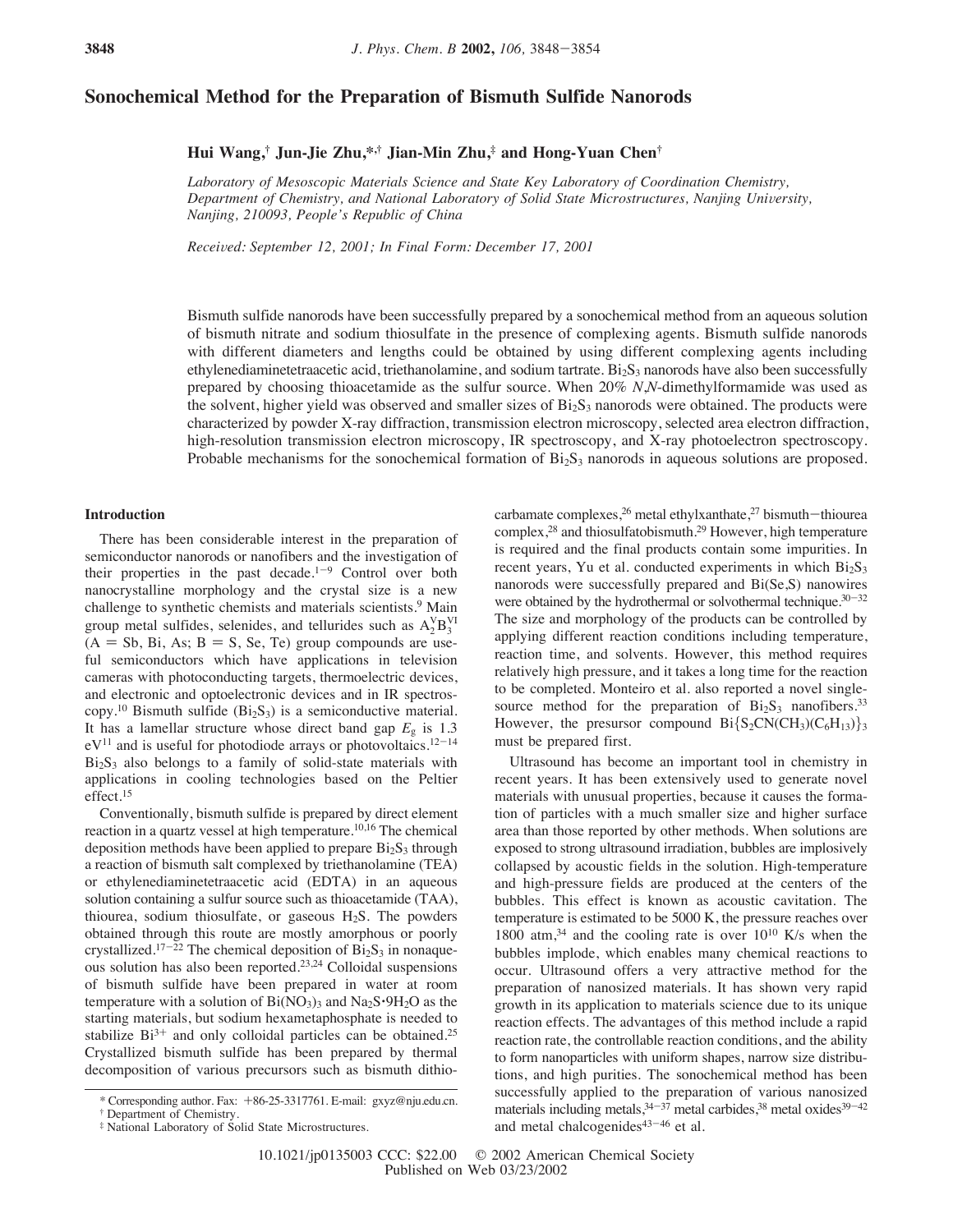**TABLE 1: Preparation Conditions and Corresponding Results***<sup>a</sup>*

| starting materials                                                                                                    | solvent           | mean dimens obsd from TEM/nm | $yield\%$ |
|-----------------------------------------------------------------------------------------------------------------------|-------------------|------------------------------|-----------|
| 25 mM Bi(NO <sub>3</sub> ) <sub>3</sub> , 50 mM TEA, 100 mM Na <sub>2</sub> S <sub>2</sub> O <sub>3</sub>             | $H_2O$            | $25 \times 220$              | 60        |
| $25 \text{ mM Bi}(\text{NO}_3)$ <sub>3</sub> , 50 mM TEA, 30 mM TAA                                                   | H <sub>2</sub> O  | $20 \times 80$               | 60        |
| 25 mM Bi(NO <sub>3</sub> ) <sub>3</sub> , 50 mM EDTA, 100 mM Na <sub>2</sub> S <sub>2</sub> O <sub>3</sub>            | H <sub>2</sub> O  | $15 \times 100$              | 30        |
| 25 mM Bi(NO <sub>3</sub> ) <sub>3</sub> , 50 mM sodium tartrate, 100 mM Na <sub>2</sub> S <sub>2</sub> O <sub>3</sub> | H <sub>2</sub> O  | $20 \times 60$               | 50        |
| 25 mM Bi(NO <sub>3</sub> ) <sub>3</sub> , 50 mM TEA, 100 mM Na <sub>2</sub> S <sub>2</sub> O <sub>3</sub>             | $20\%$ DMF $-H2O$ | $6 \times 30$                | 90        |

*<sup>a</sup>* In all of these experiments, the reaction time is 2 h and the total volume of the stock solutions is 100 mL.



**Figure 1.** Powder XRD pattern of the as-prepared  $Bi<sub>2</sub>S<sub>3</sub>$  nanorods.

Herein, we report a novel sonochemical method for the preparation of bismuth sulfide nanorods in an aqueous solution containing bismuth nitrate and sodium thiosulfate or thioacetamide in the presence of complexing agents such as EDTA, TEA, and sodium tartrate. To the best of our knowledge, preparation of nanocrystalline V-VI group semiconductors by sonochemical method has never been reported before. The products were characterized by using techniques such as powder X-ray diffraction (XRD), transmission electron microscopy (TEM), selected area electron diffraction (SAED), high-resolution transmission electron microscopy (HRTEM), IR spectroscopy, and X-ray photoelectron spectroscopy (XPS). It is found to be a fast, convenient, mild, energy efficient, and environmentally friendly route for producing  $Bi<sub>2</sub>S<sub>3</sub>$  nanorods in only one step.

#### **Experimental Section**

All the reagents used in our experiments were of analytical purity and were used without further purificaiton.  $Bi(NO<sub>3</sub>)<sub>3</sub>$ .  $5H<sub>2</sub>O$  was purchased from Beijing (China) chemical reagents factory. Sodium tartrate and sodium thiosulfate were purchased from Shanghai (China) chemical reagents factory. EDTA, TEA, TAA, and *N*,*N*-dimethylformamide (DMF) were purchased from Nanjing (China) chemical reagents factory.

In a typical procedure,  $Bi(NO<sub>3</sub>)<sub>3</sub>·5H<sub>2</sub>O$ , TEA, and  $Na<sub>2</sub>S<sub>2</sub>O<sub>3</sub>$ were introduced into distilled water to give the final concentrations of 25 mM Bi(NO<sub>3</sub>)<sub>3</sub>, 50 mM TEA, and 100 mM Na<sub>2</sub>S<sub>2</sub>O<sub>3</sub>, and the total volume of the solution was 100 mL (Table 1). Then the mixture solution was exposed to high-intensity ultrasound irradiation under ambient air for 120 min. Ultrasound irradiation was accomplished with a high-intensity ultrasonic probe (Xinzhi Co.; 0.6 cm diameter; Ti-horn, 20 kHz, 60W/ cm2) immersed directly in the reaction solution. The sonication was conducted without cooling so that a temperature of 343 K was reached at the end of the reaction. When the reaction was finished, black precipitates were obtained. After being cooled to room temperature, the precipitates were centrifuged, washed with 0.1 M HCl, distilled water, absolute ethanol, and acetone in sequence, and dried in air at room temperature. The final products were collected for characterization. The products were characterized by powder XRD, TEM, SAED, HRTEM, IR spectroscopy, and XPS.

Powder XRD measurements were performed on a Shimadzu XD-3A X-ray diffractometer at a scanning rate of 4°/min in the  $2\theta$  range from 15 to 60°, with graphite monochromatized Cu Kα radiation ( $λ = 0.154$  18 nm) and nickel filter. TEM images and SAED pictures were recorded on a JEOL-JEM 200CX transmission electron microscope, using an accelerating voltage of 200 kV. The samples used for TEM observations were prepared by dispersing some products in ethanol followed by ultrasonic vibration for 30 min and then placing a drop of the dispersion onto a copper grid coated with a layer of amorphous carbon. HRTEM images were obtained by employing a JEOL-4000EX high-resolution transmission electron microscope with a 400 kV accelerating voltage. Further evidence for the purity of  $Bi<sub>2</sub>S<sub>3</sub>$  was obtained by the XPS of the product. The XPS patterns were recorded on an ESCALAB MK II X-ray



**Figure 2.** (a, b) TEM images of the as-prepared  $\text{Bi}_2\text{S}_3$  nanorods selected in different areas; (c) SEAD image of the as-prepared  $\text{Bi}_2\text{S}_3$  nanorods.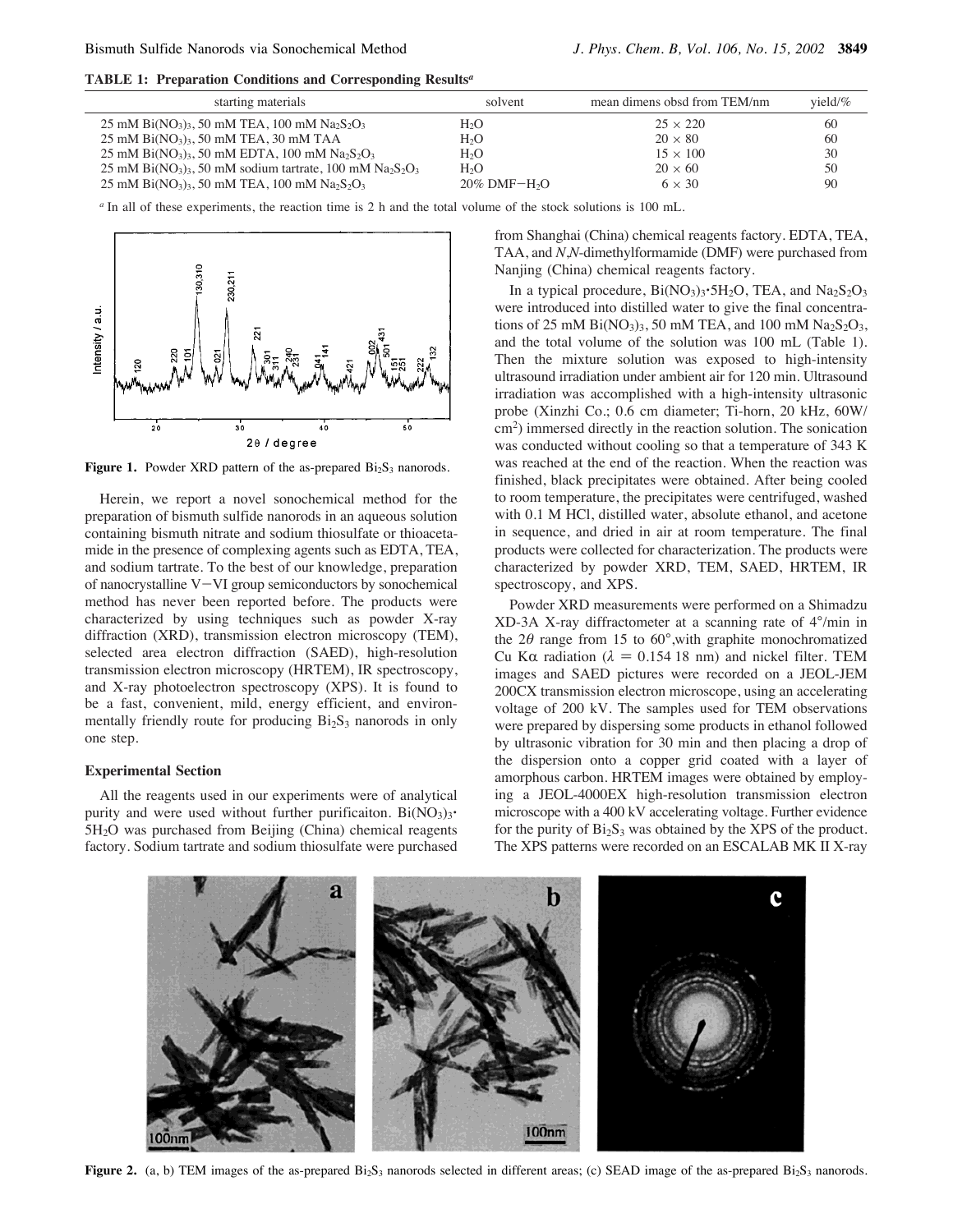

**Figure 3.** HRTEM image of the as-prepared  $Bi<sub>2</sub>S<sub>3</sub>$  nanorods (bar = 20 nm).

photoelectron spectrometer by using nonmonochromatized Mg K $\alpha$  X-ray as the excitation source and choosing C1s (284.6 eV) as the reference line. IR spectroscopy was carried out on a Bruker Ifs66 Fourier transform infrared (FT-IR) spectrometer (Bruker Co.) in the single-beam mode over the range of 500-  $4000 \text{ cm}^{-1}$  at room temperature.

# **Results**

**XRD Studies.** The powder XRD pattern of the product is shown in Figure 1. All the diffraction peaks can be indexed to be a pure orthorhombic phase for  $Bi<sub>2</sub>S<sub>3</sub>$  with cell constants  $a =$ 1.1130 nm,  $b = 1.1250$  nm, and  $c = 0.3971$  nm. The intensities and positions of the peaks are in good agreement with literature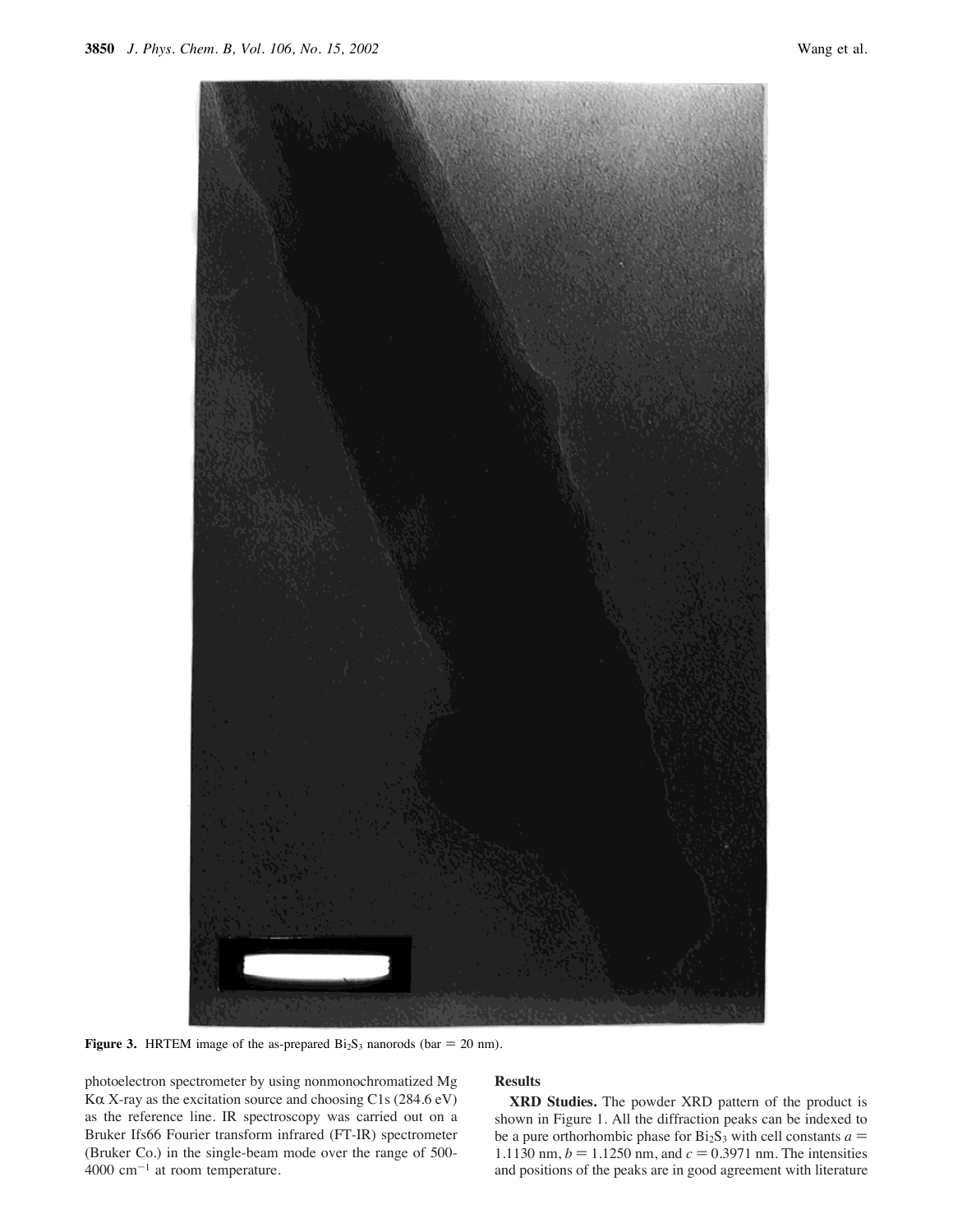

**Figure 4.** Wide XPS picture of the as-prepared  $Bi<sub>2</sub>S<sub>3</sub>$  nanorods.

values.47 No peaks of any other phases are detected, indicating the high purity of the product.

**TEM, HRTEM, and SAED Analyses.** The size and morphology of the product is analyzed by TEM. The TEM images (Figure 2a,b) reveal that the product consists of needle-shaped nanorods. The diameter of the nanorods is in the range from 20 to 30 nm, and the length is about 200-250 nm. The observed rod type morphology of the product is possibly due to the inherent chain type structure of bismuth sulfide.<sup>10</sup> It is known that  $Bi<sub>2</sub>S<sub>3</sub>$  crystallizes with a lamellar structure with linked  $Bi<sub>2</sub>S<sub>3</sub>$ units forming infinite bands, which in turn are connected via weaker van der Waals interactions.<sup>11</sup> It seems that the formation of Bi<sub>2</sub>S<sub>3</sub> may have been originated from the preferential directional growth of  $Bi<sub>2</sub>S<sub>3</sub>$  crystallites.

The crystallinity and crystallography of the product are proven by SAED. Transmission electron diffraction performed in a set of such nanorods leads to a pattern as shown in Figure 2c. The ED measurements show that the particles are well-crystallized and the diffraction rings match the XRD peaks very well.

A HRTEM image recorded on an individual nanorod provides further insight into their structures. The HRTEM image of a single  $Bi<sub>2</sub>S<sub>3</sub>$  nanorod (Figure 3) exhibits good crystalline and clear lattice fringes. The interplanar spacing is about 0.398 nm, which corresponds to the *c* axis of the orthorhombic structure of  $Bi_2S_3$ . These lattice fringes are parallel to the rod axis of  $Bi<sub>2</sub>S<sub>3</sub>$  nanorods.

**XPS Studies.** The product was also characterized by XPS for evaluation of its composition and purity. The wide-scan XPS spectrum of the product is shown in Figure 4. The binding energies obtained in the XPS analysis are standerized for specimen charging using C1s as the reference at 284.6 eV. No peaks of other elements except C, O, Bi, and S are observed on the picture. The peaks for O can be attributed to the  $O_2$ ,  $CO_2$ , or H2O absorbing on the surface of the sample. The absorbed  $O_2$ ,  $CO_2$ , or  $H_2O$  are common to powder samples that have been exposed to the atmosphere and are more pronounced for ultrafine powders with high surface area.

The high-resolution XPS spectra of the as-prepared  $Bi<sub>2</sub>S<sub>3</sub>$ nanorods are shown in Figure 5. The two strong peaks taken for the Bi region at 166.5 and 172.4 eV are assigned to the Bi (4f) binding energy. The peak measured in the S energy region detected at 225.0 eV is attributed to the S (2s) transition. The peak areas of Bi (4f) and S (2s) are measured, and quantification of the peaks gives the atomic ratio of Bi:S to be approximately 2:3.

**FT-IR Spectroscopy.** Figure 6 shows the FT-IR spectrum collected on the  $Bi<sub>2</sub>S<sub>3</sub>$  powders mulled in KBr wafer. No peaks



Figure 5. High-resolution XPS spectra of Bi<sub>2</sub>S<sub>3</sub>: (a) Bi4f; (b) S2s.

of  $Bi<sub>2</sub>O<sub>3</sub>$  are detected in the IR spectrum. The broad absorption peak from 3650 to 3000  $cm^{-1}$  corresponds to the  $-OH$  group of H2O, indicating the existence of water absorbed on the surface of the product. The peak centered at approximately  $1625 \text{ cm}^{-1}$ belongs to the C=O stretching mode of the absorbed  $CO<sub>2</sub>$ . The absorbed  $H_2O$  and  $CO_2$  on the surface of  $Bi_2S_3$  ultrafine powders prepared by hydrothermal or solvothermal method have also been reported previously.<sup>30,31</sup> The two peaks located at 1185.33 and  $1110.98 \text{ cm}^{-1}$  correspond to the C-O bond, and two weak peaks at about 2924.13 and 2885.15  $cm^{-1}$  as well as a set of weak peaks ranging from 1360 to 1520  $cm^{-1}$  can be assigned to the C-H bond of the  $-CH_3$  and  $-CH_2$ - groups. This may be indicative of the existence of  $CH<sub>3</sub>CH<sub>2</sub>OH$  absorbed on the product surface. These absorbed  $CH<sub>3</sub>CH<sub>2</sub>OH$  may come from the washing process.

### **Discussion**

Ultrasound waves that are intense enough to produce cavitation can drive chemical reactions such as oxidation, reduction, dissolution, and decomposition.<sup>48,49</sup> Other reactions driven by high-intensity ultrasound irradiation, such as promotion of polymerization, have also been reported. It has been known that during an aqueous sonochemical process, the elevated temperatures and pressures inside the collapsing bubbles cause water to vaporize and further pyrolyze into H' and OH' radicals. The mechanism of the sonochemical formation of  $Bi<sub>2</sub>S<sub>3</sub>$  nanorods is probably related to the radical species generated from water molecules by the absorption of the ultrasound energy. The probable reaction process for the sonochemical formation of  $Bi<sub>2</sub>S<sub>3</sub>$  nanorods in aqueous solution can be summarized as follows: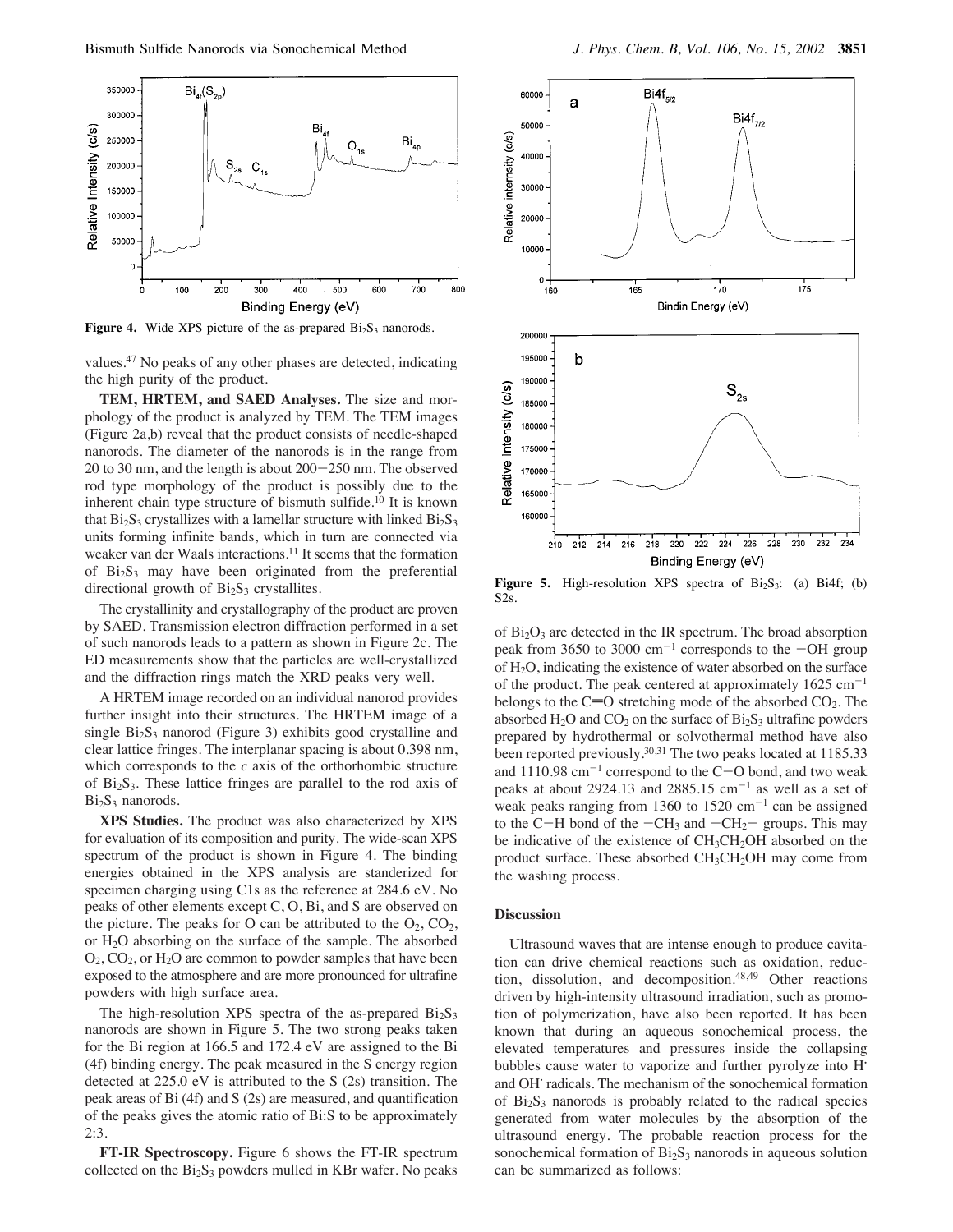

**Figure 6.** FT-IR spectrum of the as-prepared  $Bi<sub>2</sub>S<sub>3</sub>$  nanorods.

$$
\text{Bi(TEA)}_{x}^{3+} \rightleftharpoons \text{Bi}^{3+} + x\text{TEA} \tag{1}
$$

$$
H2O))))H' + OH'
$$
 (2)

$$
2H' + S_2O_3^{2-} \rightarrow S^{2-} + 2H^+ + SO_3^{2-}
$$
 (3)

$$
2\text{Bi}^{3+} + 3\text{S}^{2-} \rightarrow \text{Bi}_2\text{S}_3 \tag{4}
$$

$$
n\text{Bi}_2\text{S}_3 \rightarrow (\text{Bi}_2\text{S}_3)_n \tag{5}
$$

Initially, the complexing actions between  $Bi^{3+}$  and TEA lead to the formation of Bi-TEA complexes. Reaction 2 represents the formation of primary radicals by the ultrasound-initiated dissociation of water within the collapsing gas bubbles. Reactions 3-5 represent the main steps leading to the formation of  $Bi<sub>2</sub>S<sub>3</sub>$  nanorods. The in-situ generated H is a highly reducing radical and can react with  $S_2O_3^{2-}$  ions rapidly via reaction 3 to form  $S^{2-}$  ions. Then  $S^{2-}$  ions combine with  $Bi^{3+}$  ions which are released from the  $Bi$ -TEA complexes to yield  $Bi<sub>2</sub>S<sub>3</sub>$  nuclei. It is observed that after sonication for about 20 min, the mixture solution turned light brown and turbid, indicating the formation of  $Bi<sub>2</sub>S<sub>3</sub>$  nuclei. These freshly formed nuclei in the solution are unstable and have the tendency to grow into larger particles. Once the nuclei are formed, there are a large number of dangling bonds, defects, or traps on the nuclei surfaces.<sup>50</sup> During the sonication time, the surface state might change. The dangling bonds, defects, or traps will decrease gradually, and the particles will grow until the surface state becomes stable and the size of the particles ceases to increase any more. During the crystal growth process, Bi2S3 presents a preferential directional growth due to its inherent chain-type structure. As a result, the product presents rod type morphology. We observed that after the formation of  $Bi<sub>2</sub>S<sub>3</sub>$  nuclei, the color of the reactants mixture turns darker gradually and finally results in a black turbidity after 90 min of sonication, indicating the formation of the final product. The gradual change in color may be indicative of the growth process of Bi<sub>2</sub>S<sub>3</sub> nanorods.

To make a comparison, we have carried out experiments in the absence of the inducement of ultrasound irradiation at both 343K and room temperature. When such a reaction was carried out with electromagnetic stir at 343 K for 2 h, the  $Bi<sub>2</sub>S<sub>3</sub>$  powder



**Figure 7.** TEM images and SAED pictures of the products prepared in the absence of ultrasound irradiation: (a) at 343 K for 2 h and (b) at room temperature for 60 h.

obtained was poorly crystalline and consisted of irregular nanorods in an aggregated state (Figure 7a). If this reaction was carried out at room temperature, the reaction rate became much slower and it took over 60 h for the reaction to be completed. The final precipitate obtained after 60 h was found to be amorphous according to the ED picture and the XRD pattern. In the TEM image (Figure 7b), no rodlike particles are observed. The particles are irregular in shape and highly agglomerated, and it is therefore difficult to measure the individual particle size. These results show that ultrasound irradiation is favorable for the formation of well-dispersed  $Bi2<sub>2</sub>S<sub>3</sub>$  nanorods with uniform shape and high crystallinity.

We also managed to prepare  $Bi<sub>2</sub>S<sub>3</sub>$  naorods by choosing TAA as the sulfur source. If 100 mM  $Na<sub>2</sub>S<sub>2</sub>O<sub>3</sub>$  was replaced by 30 mM TAA and all the other preparation conditions remain unchanged, thinner and shorter  $Bi<sub>2</sub>S<sub>3</sub>$  nanorods were obtained. The mean dimensions of the as-prepared  $Bi<sub>2</sub>S<sub>3</sub>$  nanorods are  $20 \times 80$  nm, as can be observed in the TEM image (Figure 8a). In this case, the likely steps and explanation for the sonochemical reduction process can be explained as follows: The cleavage of water could be linked with the addition across the C=S bond to give  $CH_3C(NH_2)(OH)$ -SH. Repeating this process would then result in the formation of  $CH_3C(NH_2)(OH)_2$ (which would immediately lose water to give  $CH<sub>3</sub>CONH<sub>2</sub>$ ) and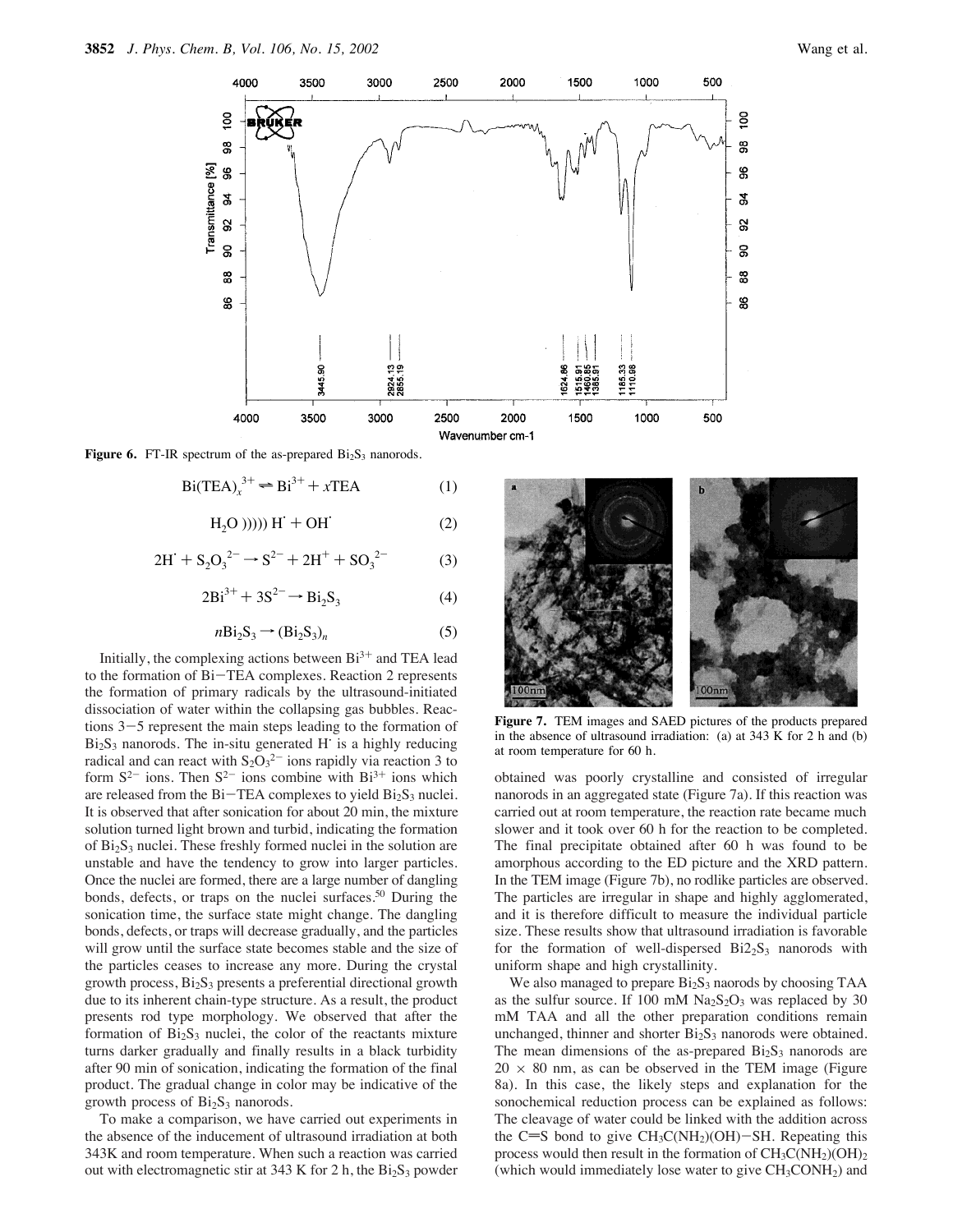

**Figure 8.** TEM images of  $Bi_2S_3$  nanorods: (a) from the preparation using TAA as the sulfur source; (b) in the presence of EDTA; (c) in the presence of sodium tartrate.

H<sub>2</sub>S. Then the released H<sub>2</sub>S reacts with Bi<sup>3+</sup> to yield Bi<sub>2</sub>S<sub>3</sub>.

$$
H2O)))))) H+ + OH* (6)
$$

$$
H^{\cdot} + OH^{\cdot} + CH_3CSNH_2 \rightarrow CH_3C(NH_2)(OH) - SH \quad (7)
$$

 $H' + OH' + CH_3C(NH_2)(OH) - SH \rightarrow$  $CH_3C(NH_2)(OH)_2 + H_2S$  (8)

$$
CH_3C(NH_2)(OH)_2 \rightarrow CH_3CO(NH_2) + H_2O
$$
 (9)

$$
2Bi^{3+} + 3H_2S \to Bi_2S_3 + 6H^+ \tag{10}
$$

$$
n\text{Bi}_2\text{S}_3 \rightarrow (\text{Bi}_2\text{S}_3)_n \tag{11}
$$

The formation of H<sub>2</sub>S may follow another route as well. It may be related to the ultrasound-induced reduction of CH3- CSNH2. The main steps can be explained as follows:

$$
H2O)))))) H+ + OH* (12)
$$

$$
2H^{\cdot} + CH_3CSNH_2 \rightarrow H_2S + ^{\cdot}C(NH_2)CH_3 \qquad (13)
$$

In this case, the as-prepared  $Bi<sub>2</sub>S<sub>3</sub>$  nanorods have a smaller diameter and length. It may probably be attributed to the larger nucleation rate of  $Bi<sub>2</sub>S<sub>3</sub>$  when TAA was used as the sulfer source instead of  $Na<sub>2</sub>S<sub>2</sub>O<sub>3</sub>$ .

The complexing agents play an important role in the formation of  $Bi<sub>2</sub>S<sub>3</sub>$  nanorods. The presence of complexing agents has influence on both the nucleation rate and growth rate of  $Bi<sub>2</sub>S<sub>3</sub>$ , which leads to the formation of  $Bi<sub>2</sub>S<sub>3</sub>$  nanorods with different diameters and lengths. We have also carried out the experiment using EDTA as the complexing agent. In this case, the product consists of aggregated nanorods with an average diameter of 15 nm and a length of 100 nm, as can be observed in Figure 8b. If the  $Bi<sub>2</sub>S<sub>3</sub>$  nanorods are prepared in the presence of sodium tartrate, they become even shorter and more aggregated (Figure 8c). The mean dimensions of the as-prepared  $Bi<sub>2</sub>S<sub>3</sub>$  nanorods are 20  $\times$  60 nm.

It has been known that during the sonochemical process, three different regions<sup>49</sup> are formed: (a) the inner environment (gas phase) of the collapsing bubbles, where the elevated temperatures and pressures are produced, leading to the formation of H' and OH' radicals; (b) the interfacial region between the cavitation bubbles and the bulk solution where the temperature is lower than in the gas-phase region but still high enough to induce a sonochemical reaction; (c) the bulk solution, which is



Figure 9. TEM image of the Bi<sub>2</sub>S<sub>3</sub> nanorods prepared in 20% DMFwater.

at ambient temperature. Among the three regions mentioned above, it appears that the current sonochemical reaction occurs within the interfacial region, yielding nanoparticles, because of the very high quenching rate experienced by the products. In the bulk solution, factors favoring maximum acoustic cavitation and sonochemical yields are low viscosity, high surface tension, low vapor pressure, and high sound speed. DMF is favorable for the sonochemical process for it fulfills all of the criteria mentioned above. When we use a 20% DMF-water solution as the solvent, a better yield is obtained. The DMF accumulated at the interfacial region $51$  is likely to out-compete the concurrent process of the removal of OH' radicals via

$$
\text{OH}^{\cdot} + (\text{CH}_3)_2 \text{NCHO} \rightarrow ^{\cdot} \text{CH}_2 \text{N}(\text{CH}_3)\text{CHO} + \text{H}_2\text{O} \quad (14)
$$

This is one of the most likely factors responsible for the continuing increase of the sonochemical radical yields. So when the 20% DMF-water solution is used as the solvent instead of water alone, the sonochemical process is enhanced, which leads to better yields of the product. Furthermore, the existence of DMF in aqueous solution influences the size and morphology of the product. When the 20% DMF-water solution is used as the solvent, the size of the  $Bi<sub>2</sub>S<sub>3</sub>$  nanorods obtained becomes smaller. As observed in Figure 9, the mean dimensions of the  $Bi<sub>2</sub>S<sub>3</sub>$  nanorods are 6  $\times$  30 nm. The decrease in size may be attributed to the faster nucleation rate caused by the enhancement of the sonochemical process.